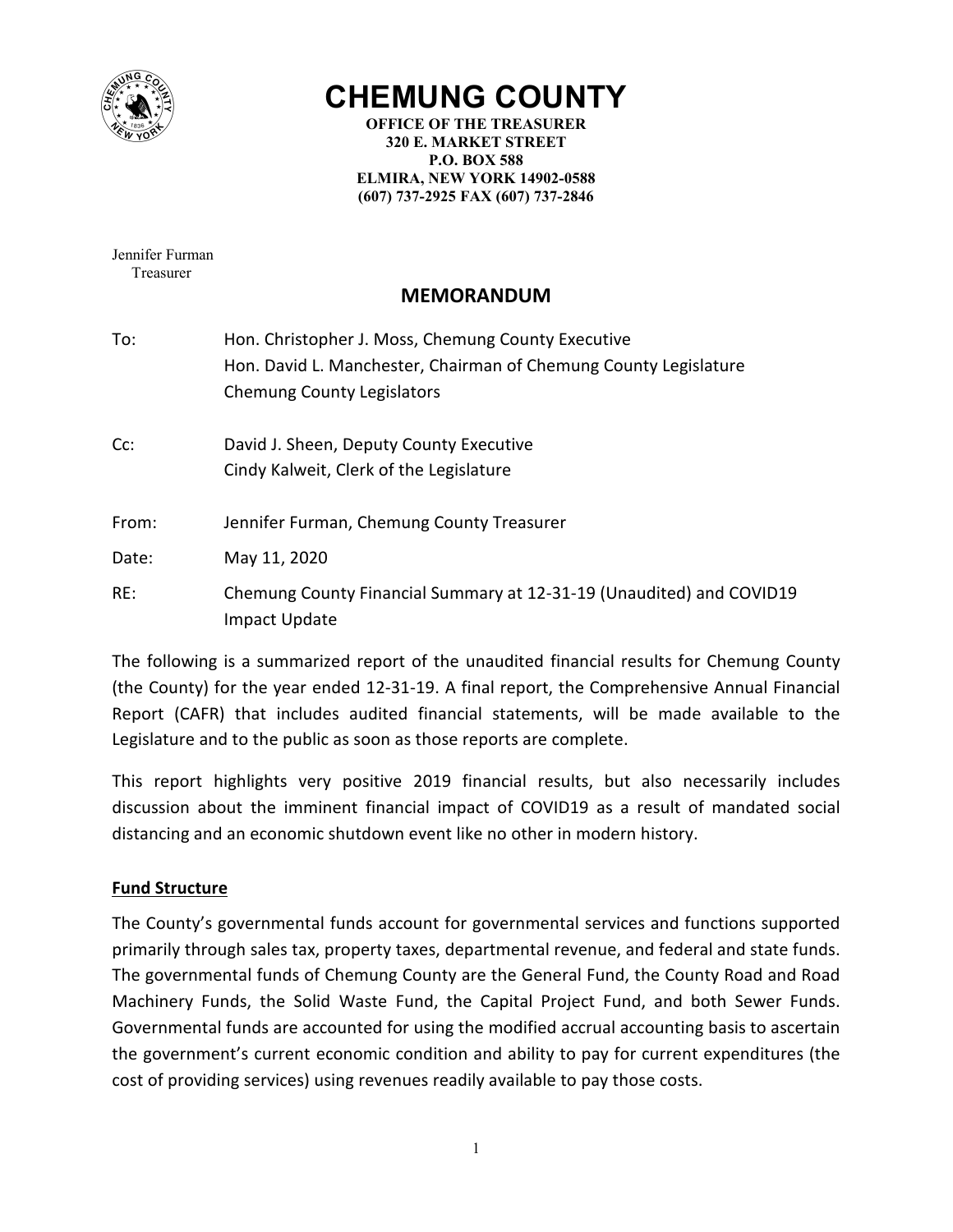The County operates the Chemung County Nursing Facility and the Elmira Corning Regional Airport as enterprise funds. Unlike governmental funds, enterprise funds follow full accrual accounting and are operated and financed in a manner similar to private business where the goods and services provided are intended to be supported via user charges. The County also uses internal services funds to collect and allocate costs for various types of risk and risk related losses. Lastly, the County's Trust Fund is used for funds held in a fiduciary capacity.

### **General Fund**

The General fund is the primary governmental fund used to account for the core operational activities of Chemung County government. In 2019, the General Fund ended the year with a healthy surplus of \$2,765,698, with revenues totaling \$165,950,847 and expenditures of \$163,185,150. As such, the General Fund ends 2019 with a fund balance of \$27,236,256, with the unassigned portion totaling \$26,958,121 or 16.52% of total expenditures.

For 2019, General Fund revenues of \$165,950,847 increased by \$2,217,630 as compared to 2018 revenues of \$163,733,217. The increase in revenue in 2019 is largely attributable to an increase in gross sales tax receipts of \$1,413,845, with gross sales tax growing from \$61,064,126 in 2018 to \$62,477,971 in 2019 (2.32%). Besides sales tax, other nondepartmental revenue grew by \$295,881 from 2018 to 2019, including an increase of \$186,943 in interest earnings. There were combined net increases of \$507,904 in other departmental income, intergovernmental charges, state and federal aid, and other revenue sources.

In addition to revenue growth in 2019, another positive in 2019 was a reduction in General Fund expenditures of \$800,606, with expenditures dropping from \$163,985,756 in 2018 to \$163,185,150 in 2019. The most noteworthy expenditure reductions were interfund transfers and reduced payroll costs. In 2019, payroll cost in the General Fund decreased by \$185,384, going from \$37,596,393 in 2018 to \$37,411,009 in 2019. Across all funds, payroll expense reduced by \$445,780, going from \$54,222,477 in 2018 to \$53,776,697 in 2019.

Yet another positive for 2019 was a combined reduction of \$1,658,953 in General Fund transfers to other funds to support the services and activities of those funds. Transfers in 2019 amounted to \$7,655,133, as compared to \$9,314,086 in transfers for 2018. General Fund transfers to other funds in 2019 were as follows:

- County Road Fund: \$7,213,029 versus \$7,503,287 in 2018 (\$290,259 decrease)
- Capital Project Fund: \$207,551 versus \$1,298,691 in 2018 (\$1,091,140 decrease)
- Airport Fund: \$234,553 versus \$512,107 in 2018 (\$277,554 decrease)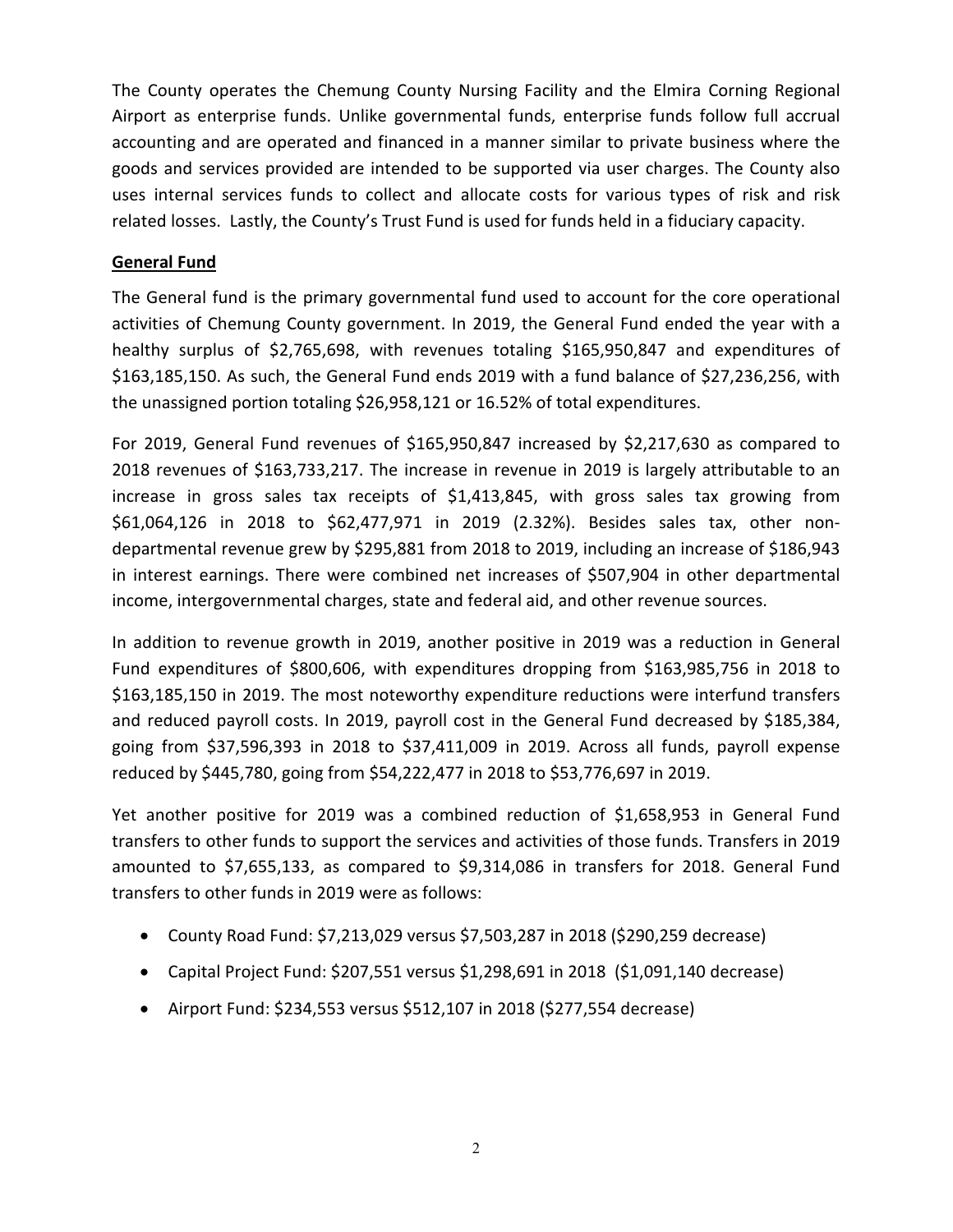Similar to a fund transfer, the Nursing Facility Intergovernmental Transfer (IGT) is an optional payment to the NYS DOH from the General Fund to secure a Medicaid Upper Payment Limit matching share for the Nursing Facility. In 2019, the General Fund contributed a local match of \$2,557,796 to NYS DOH to secure \$5,115,592 in UPL/IGT revenue for the Nursing Facility. The Nursing Facility otherwise would have experienced a deficit and reduction in net position of \$5.6 million dollars in 2019. The impact of the UPL/IGT on the General Fund and Nursing Facility for 2019 is as follows, respectively:

- IGT from General Fund to NYS DOH of \$2,557,796 (\$615,592 decrease)
- Nursing Facility UPL/IGT revenue of \$5,115,592 (\$6,346,766 in 2018)

Other highlights of the General Fund include the results of the Department of Social Services (DSS) for 2019. DSS is by far the largest single department within the general fund, representing roughly 37% of total general fund expenditures at \$62,728,550. For 2019, a local share of \$30,801,819 was budgeted for DSS programs and services and actual results for DSS yielded a local share of \$28,610,054, exclusive of IGT. As such, there were available appropriations within DSS to make 2019 IGT payments.

Other very favorable results within the General Fund in 2019 include a reduction in the Workers Compensation fund allocation of \$317,359 and reduced debt payments required for capital leases of \$249,383. Conversely, Health Insurance costs allocated from the Health Insurance fund to other funds increased again in 2019 by \$1,101,672, with the General Fund portion increasing by \$949,142. In addition, the cost of debt service in the General Fund for Bonds and Bond Anticipation Notes (BANs) grew by \$213,362 from 2018 to 2019.

In summary, the County ended 2019 and entered 2020 with a much needed surplus of \$2.7 million in the General Fund and Unassigned General Fund Balance of \$26.9 million. One conclusion to be reached from 2019 was that Chemung County benefitted from moderate regional economic prosperity, but also certainly from conservative budget management and strict management control over expenditures. We know that the NYS Comptroller's Office recommends keeping a "reasonable amount" of unappropriated, unassigned fund balance to provide for operating cash flow, to protect from revenue and expenditure volatility, and for other contingencies. Most counties adhere to achieving a fund balance that provides for 2 months of operating expenditures or around 16.7%. By this measure, the County's Unassigned General Fund balance of \$26.9 million (16.52%) is reasonable, and would normally be adequate to sustain an otherwise fiscally stable county under ordinary circumstances.

## **Other Funds**

The financial results and fund balances of the County's other governmental funds (Roads, Road Machinery, Sewer, Capital) play a part in the County's overall fiscal health in so much as any particular fund is self-reliant versus dependent on resources of the General Fund as a major and ongoing source of revenue.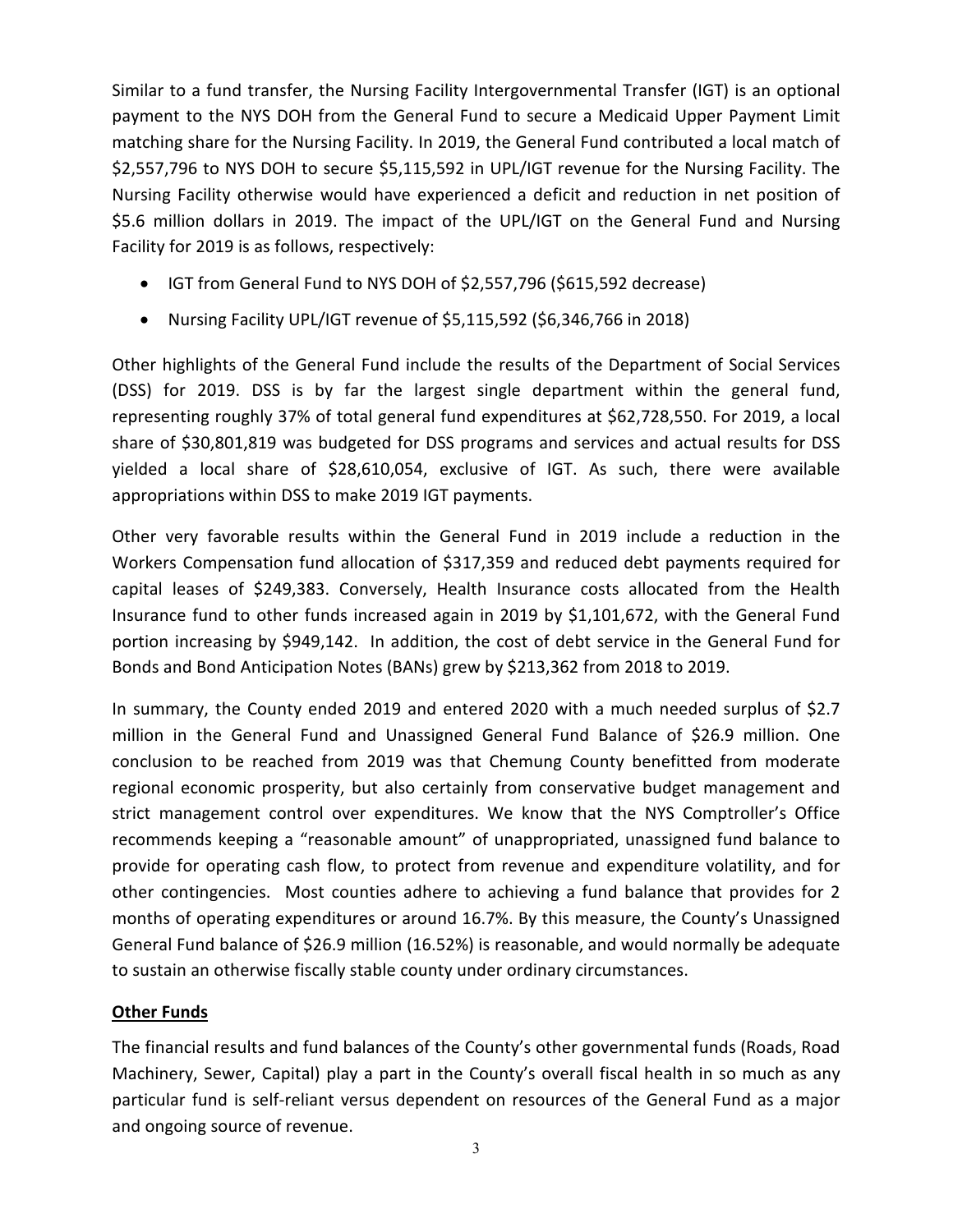As previously mentioned, in all cases the required contributions from the General Fund to other funds decreased in 2019, and with the exception of the Capital Fund all of the governmental funds ended 2019 with favorable results versus budgeted expectations. The Capital Fund experienced a \$5.7 million dollar deficit in 2019 only due to several large Sewer District projects that were pending NYS Environmental Facilities Corporation (NYSEFC) financing as of 12-31-19.

The results of the County's enterprise funds, including the Nursing Facility and the Elmira Corning Regional Airport, are also relevant to the County's overall financial health. By definition, enterprise funds are intended to be self-supporting from revenue generated by goods and services sold to the public. Enterprise funds are slightly different than governmental funds in that they include full accrual accounting elements such as depreciation expense and long term liability expenses such as retirement and other postemployment benefits. These are non-cash and long term items that do not require current economic resources.

Due to these full accrual elements, the Airport ended 2019 with a deficit and a reduced net position of \$1,022,604. Despite this, the Elmira Corning Regional Airport had a very positive year with a record breaking number of enplanements (425,545) and operating income growth of over \$450,000. These results led to a reduced General Fund contribution in 2019 of \$277,544, going from \$512,107 to \$234,553 from 2018 to 2019. The County's contributions to the Airport are made to sustain current operating costs or the local share, and not meant to fund noncash and long term liabilities. For the three years January 2017 through December 2019, the General Fund has contributed slightly over \$1.7 million to support Airport operations.

The Chemung County Nursing Facility ended 2019 with a deficit and a reduced net position of \$522,111. As mentioned earlier, the Nursing Facility's deficit would have been slightly over \$5.6 million were it not for the UPL/IGT transfer of \$2,557,796 from the General Fund, yielding a NYS DOH UPL/IGT payment of \$5,115,592. Like the Airport, the Nursing Facility is not a selfsufficient enterprise and continues to rely on payments from the General Fund in the form of annual IGT payments to remain operational. For the three year period from January 2017 through December 2019, the General Fund has contributed \$10.27 million dollars to sustain the Nursing Facility in the form of IGT payments, yielding \$20.55 million in UPL/IGT revenue to the Nursing Facility.

#### **2019 Summary**

The County finished 2019 in stable and improving financial position, fully expecting to maintain the current "No Designation" fiscal stress score from NYS Comptroller and a solid A1 Moody's Bond Rating. Neither score is finalized, however, and both are ultimately determined by the scoring methodologies of outside rating agencies. In addition, both scoring methods are subject change in light of COVID19 fiscal ramifications.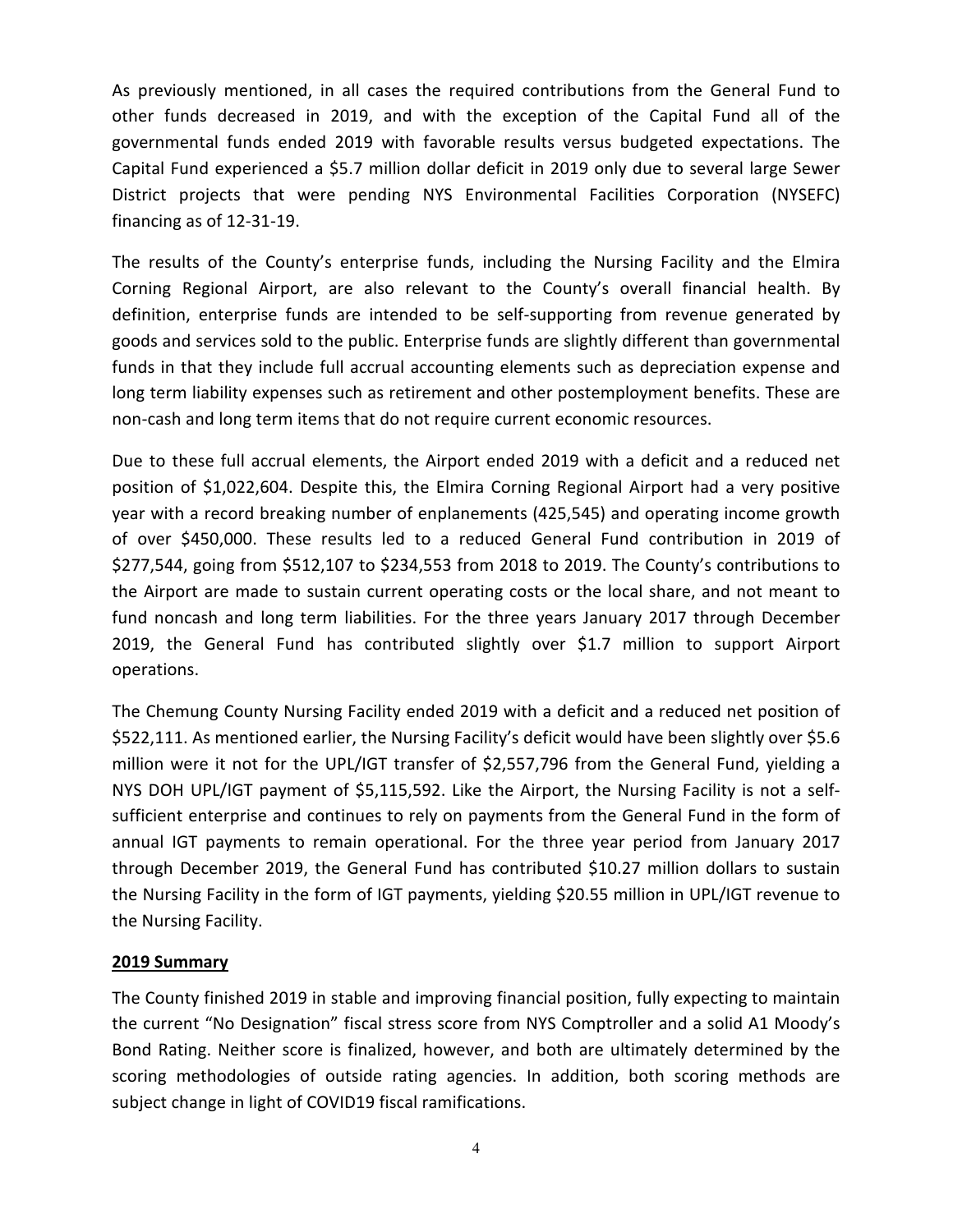### **COVID19**

Unfortunately, the aforementioned gains of 2019 will be challenged by the financial impact of COVID19. As you are aware, days ago the New York State Association of Counties (NYSAC) released a report estimating the potential impact of COVID19 to county revenue sources under two scenarios, those being a mild recession and a severe recession. The NYSAC report discusses a "quadruple" threat to counties of lost revenue from sales tax, occupancy tax, and other tax revenue; increased spending to respond to COVID19; the loss of reimbursement from NYS; and the loss of jobs and the related threat to the property tax base.

The most significant revenue losses to counties will seemingly include Sales Tax and State Aid, but there will also be losses in Occupancy Tax and Gaming Tax revenue. The NYSAC report also frames revenue losses in each of these categories based on the severity of the recession caused by COVID19 from milder to severe. Regarding State Aid losses, there is a provision in the State Budget that affords the Governor the authority to make appropriation and aid reductions based on whether the State's financial plan is out of balance by more than 1% (\$1 Billion) during any one state fiscal year quarter. The NYSAC report also demonstrates the potential state aid losses to Chemung County due to this state budget provision. The NYSAC State aid numbers estimated for Chemung County, however, appear to have been taken from 2018 state aid amounts that included over \$31 million in state aid for the Upstate NY Airport Terminal Grant. Restated without airport revenue, potential losses in state aid are much lower than indicated in the NYSAC report, by almost 50%. Using NYSAC's estimates, a conservative 2020 revenue loss for Chemung County is roughly around \$11 million, while a more severe estimate is closer to \$28 million.

The NYSAC report was issued just days before first May sales tax payments were received by counties. The payment received on May  $7<sup>th</sup>$  is the first sales tax payment that reflects COVID19 impact, and unfortunately the first May payment leans more toward a severe sales tax revenue loss as this single payment for May  $7<sup>th</sup>$  was 25% less than the same payment in 2019.

As for Occupancy Tax, total collections for the first quarter of 2020 were down only slightly at \$84,343 as compared to the first quarter of 2019 at \$92,452. The first quarter ties to the months of December 2019 through February 2020, before the onset of COVID19, therefore there is no COVID19 impact included in Occupancy tax collections to date. The next quarter of Occupancy Tax will be due in June 2020. To date, the County has reported no gaming revenue in 2020.

While optimistic that federal stimulus will come to replace some of the COVID19 related revenue shortfalls, the County can and is already taking certain actions to mitigate against County revenue losses and the impact on residents and businesses. County Executive Moss has already made several public announcements about measures he has implemented to reduce payroll, as well as operating and capital projects expenses, indicating that additional cuts may be necessary as the full ramifications of COVID19 budget shortfalls are better understood.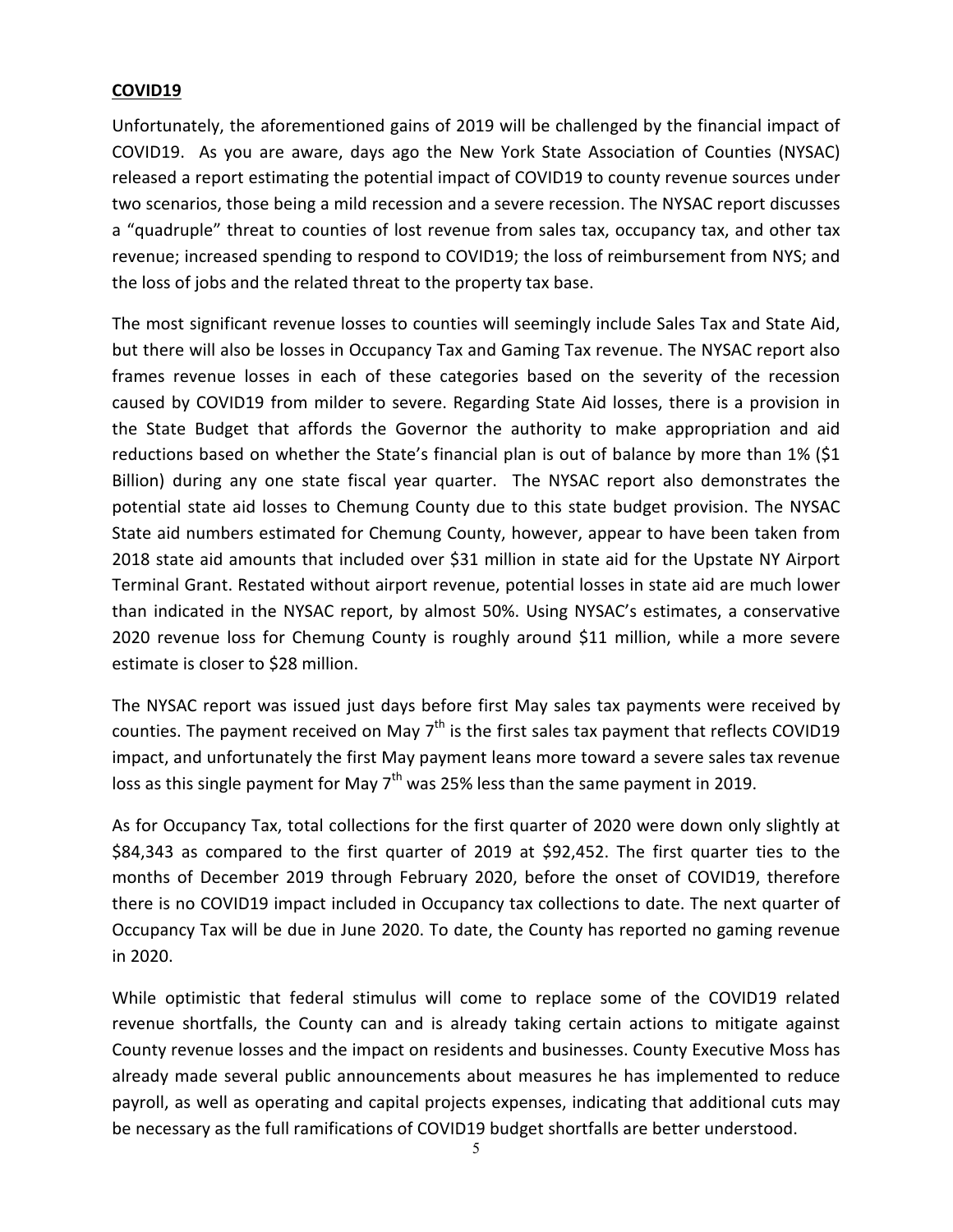In the Treasurer's Office, a major concern is that COVID19 related budget shortfalls will require or even exceed the full amount of available liquid fund balance. Even as we entered 2020 with a healthy and normally adequate Unassigned General Fund Balance of \$26.9 million, of this only \$15.1 million was available in cash or near term investments.

The normal cash cycle for the County includes a sharp dip at year end after large debt service payments and the annual NYS Retirement system pension contribution payment, both due in December. Cash gradually increases over the first four months of the year as County property taxes are collected, and liquidity typically peaks in early May after all County property taxes have been turned over by the Town tax collectors. As of the date of this report, the County's cash position is actually relatively normal through May 8, 2020 at \$46.3 million dollars.

That said, from the onset of the COVID19 shutdown and with fewer staff, the Treasurer's Office has been working both to improve the County's cash position to ensure as much liquidity as possible as we brace for the impact of COVID19 revenue losses and also working on measures to assist taxpayers with imminent property tax payment issues.

As an example, we already issued a one year Bond Anticipation Note (BAN) for \$8,050,000 for various Sewer District projects that are pending NYS Environmental Facilities Corporation loans. In a competitive bid process, on May 7, 2020 we closed on a callable one year BAN with JP Morgan Chase at a rate of 1.42%. The original plan was to bridge the gap between these Sewer project expenditures and NYSEFC loans using cash reserves to save in interest cost, but we quickly moved to issue a BAN when we learned that the NYS EFC financing would be delayed further into 2020.

Other actions we will undertake in the coming weeks and months will include working to refinance the County's 2012 and 2013 General Obligation bonds for potential savings over the life of these bonds of approximately \$225,000. We also plan to borrow earlier in 2020 for all approved capital projects with short term Bond Anticipation Notes, assuming market conditions support this strategy, thus limiting the amount of county cash required for 2020 capital expenditures and reducing 2021 debt service costs. As we continue to brace for a shortage of liquidity due to COVID19 revenue shortfalls, the County will also need to examine all municipal agreements that strain the County's liquidity. Another option may be issuance of a budget deficit note, as there is movement in support of legislation to allow for municipal budget deficit notes due to COVID19.

Regarding taxpayer issues, in conjunction with the County Executive and the County Legislature, the Treasurer's Office has taken a number of proactive steps to assist taxpayers during the COVID19 pandemic. The first such effort was the 1% interest reduction on property taxes for April 2020. Another action was an effort to offer and approve tax warrant extensions to any and all eligible tax collectors in Chemung County to defer the added 5% tax on current year taxes returned to the County.